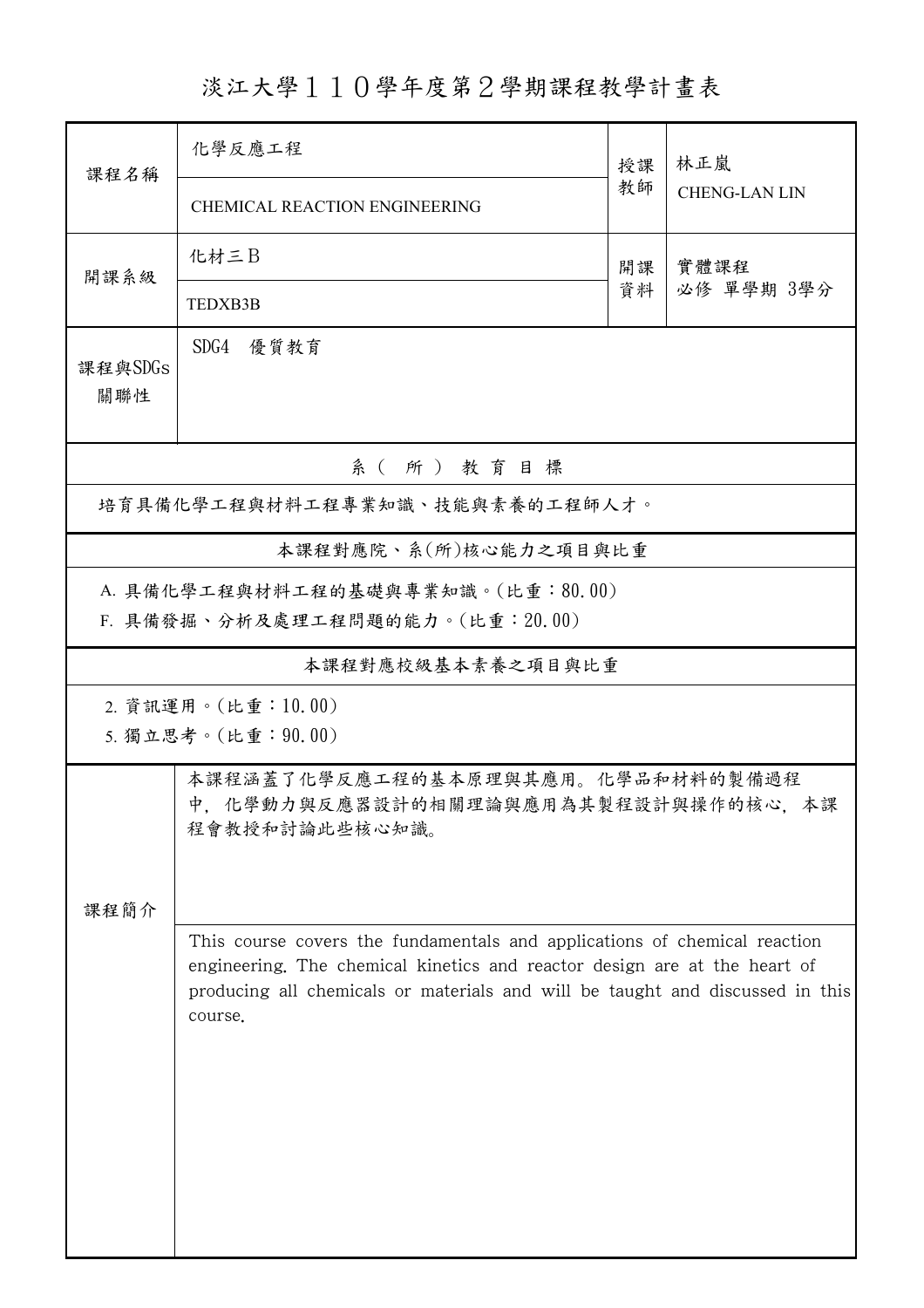## 本課程教學目標與認知、情意、技能目標之對應

將課程教學目標分別對應「認知(Cognitive)」、「情意(Affective)」與「技能(Psychomotor)」 的各目標類型。

一、認知(Cognitive):著重在該科目的事實、概念、程序、後設認知等各類知識之學習。

二、情意(Affective):著重在該科目的興趣、倫理、態度、信念、價值觀等之學習。

三、技能(Psychomotor):著重在該科目的肢體動作或技術操作之學習。

| 序<br>號         | 教學目標(中文)                   |                                      |                | 教學目標(英文)                                                                                               |       |  |  |  |
|----------------|----------------------------|--------------------------------------|----------------|--------------------------------------------------------------------------------------------------------|-------|--|--|--|
| 1              | 了解基礎化學反應之型式與種類             |                                      |                | Understanding the basic chemical reaction types                                                        |       |  |  |  |
| $\overline{2}$ | 了解工業反應器之種類及其應用             |                                      |                | Understanding the industrial chemical reactor types<br>and its application                             |       |  |  |  |
| $\overline{3}$ | 反應器之設計                     |                                      |                | 學習如何選擇適當之反應器,並進行 Learning how to choose the reactor types, and<br>proceed to design a chemical reactor |       |  |  |  |
|                |                            |                                      |                | 教學目標之目標類型、核心能力、基本素養教學方法與評量方式                                                                           |       |  |  |  |
| 序號             | 目標類型                       | 院、系 $(\text{m})$<br>核心能力 基本素養        | 校級             | 教學方法                                                                                                   | 評量方式  |  |  |  |
| $\mathbf{1}$   | 認知                         | AF                                   | $\overline{2}$ | 講述                                                                                                     | 測驗、作業 |  |  |  |
| $\overline{c}$ | 認知                         | AF                                   | $\overline{2}$ | 講述                                                                                                     | 測驗、作業 |  |  |  |
| 3              | 認知                         | AF                                   | 25             | 講述                                                                                                     | 測驗、作業 |  |  |  |
|                | 授課進度表                      |                                      |                |                                                                                                        |       |  |  |  |
| 週<br>次         | 日期起訖                       |                                      |                | 內 容 (Subject/Topics)                                                                                   | 備註    |  |  |  |
|                | $111/02/21$ ~<br>111/02/25 | Mole Balances                        |                |                                                                                                        |       |  |  |  |
| $\overline{2}$ | $111/02/28$ ~<br>111/03/04 | Conversion and Reactor Sizing        |                |                                                                                                        |       |  |  |  |
| 3              | $111/03/07$ ~<br>111/03/11 | Conversion and Reactor Sizing        |                |                                                                                                        |       |  |  |  |
| 4              | $111/03/14$ ~<br>111/03/18 | Rate Laws and Stoichiometry          |                |                                                                                                        |       |  |  |  |
| 5              | $111/03/21$ ~<br>111/03/25 | Rate Laws and Stoichiometry          |                |                                                                                                        |       |  |  |  |
| 6              | $111/03/28$ ~<br>111/04/01 | Isothermal Reactor Design            |                |                                                                                                        |       |  |  |  |
| 7              | $111/04/04$ ~<br>111/04/08 | Isothermal Reactor Design            |                |                                                                                                        |       |  |  |  |
| 8              | $111/04/11$ ~<br>111/04/15 | Isothermal Reactor Design            |                |                                                                                                        |       |  |  |  |
| 9              | $111/04/18$ ~<br>111/04/22 | Collection and Analysis of Rate Data |                |                                                                                                        |       |  |  |  |
| 10             | $111/04/25$ ~<br>111/04/29 | 期中考試週                                |                |                                                                                                        |       |  |  |  |
| 11             | $111/05/02$ ~<br>111/05/06 | Collection and Analysis of Rate Data |                |                                                                                                        |       |  |  |  |